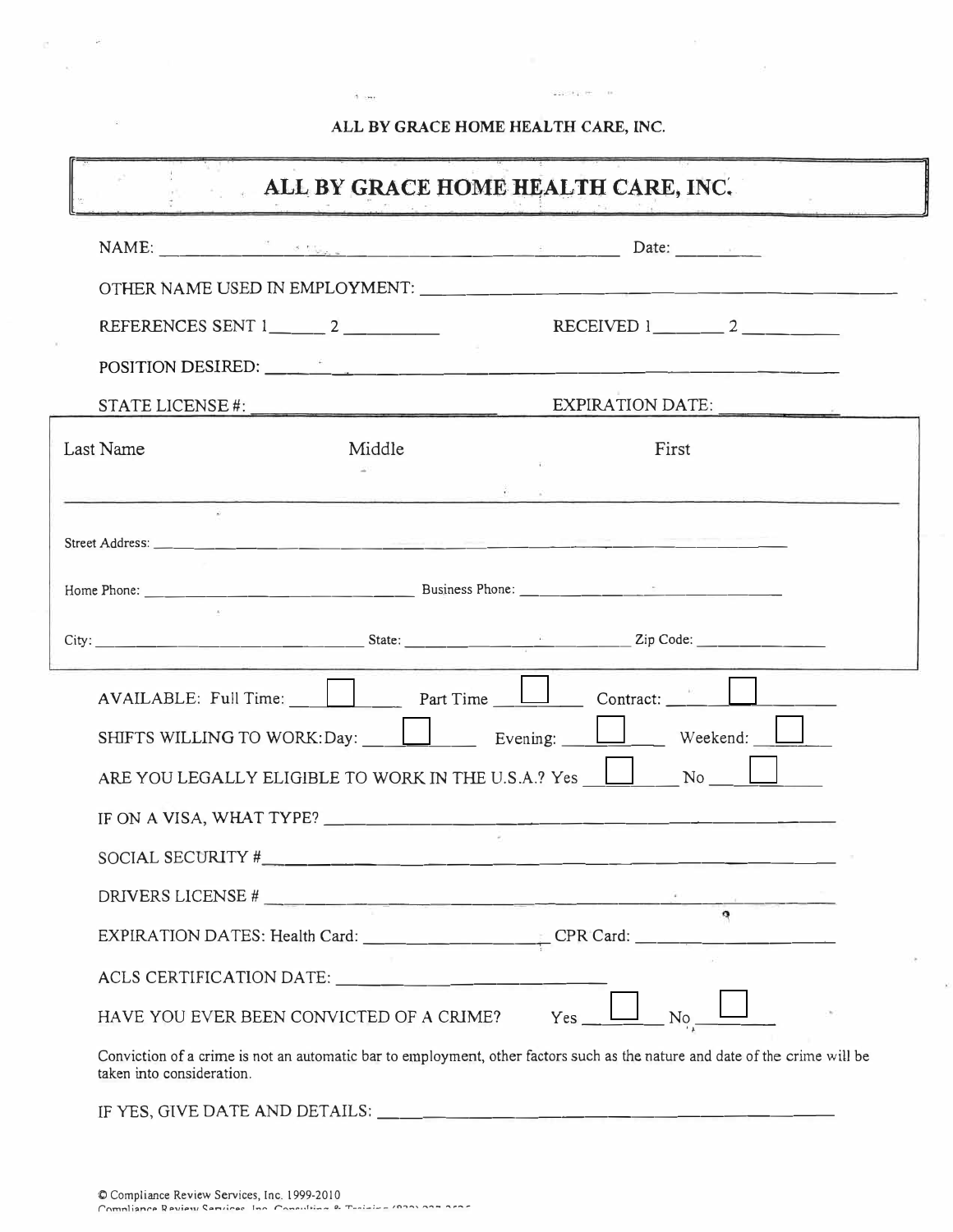## ALL BY GRACE HOME HEALTH CARE, INC.

72

|                                              |                                                     | <b>EDUCATION</b>           |                             |                                                        |                                              |
|----------------------------------------------|-----------------------------------------------------|----------------------------|-----------------------------|--------------------------------------------------------|----------------------------------------------|
| Type of<br>School:                           | Name & Location                                     |                            | Major                       | Degrees Obtained & Date                                |                                              |
| <b>High School</b>                           |                                                     |                            | F.                          |                                                        |                                              |
| College                                      |                                                     |                            |                             |                                                        |                                              |
| Other<br>Education or<br>Special<br>Training |                                                     |                            |                             | ×                                                      |                                              |
| Other<br>Education or<br>Special<br>Training | $^{(k)}$                                            |                            |                             |                                                        |                                              |
| See Resume Attached                          |                                                     | WORK EXPERIENCE            |                             |                                                        |                                              |
| DATES                                        | EMPLOYER & FULL ADDRESS<br>LAST OR CURRENT POSITION | TYPE OF<br><b>BUSINESS</b> | POSITION HELD               |                                                        | REASON FOR<br><b>JOB CHANGE</b>              |
| FROM                                         |                                                     |                            | POSITION                    | <b>WORK PHONE</b><br>STARTING PAY                      |                                              |
| TO                                           |                                                     |                            | <b>SUPERIOR &amp; TITLE</b> | FINAL PAY                                              |                                              |
| <b>DATES</b>                                 | EMPLOYER & FULL ADDRESS<br>LAST OR CURRENT POSITION | TYPE OF<br><b>BUSINESS</b> | POSITION HELD               |                                                        | <b>REASON</b><br>FOR<br>JOB<br>CHANGE        |
| FROM                                         |                                                     |                            | POSITION                    | <b>WORK PHONE</b><br>STARTING PAY                      |                                              |
| T <sub>O</sub>                               |                                                     |                            | <b>SUPERIOR &amp; TITLE</b> |                                                        |                                              |
|                                              |                                                     |                            |                             | FINAL PAY<br>o                                         |                                              |
| DESCRIBE DUTIES/RESPONSIBILITIES:            |                                                     |                            |                             |                                                        |                                              |
| <b>DATES</b>                                 | EMPLOYER & FULL ADDRESS<br>LAST OR CURRENT POSITION | TYPE OF<br><b>BUSINESS</b> | POSITION HELD               |                                                        | REASON<br>FOR<br><b>JOB</b><br><b>CHANGE</b> |
| FROM                                         |                                                     |                            | POSITION<br>$\tau$          | WORK PHONE<br>$\rightarrow \mathbf{r}$<br>STARTING PAY |                                              |
| TO                                           |                                                     |                            | SUPERIOR AND<br>TITI.F.     | FINAL PAY                                              |                                              |
|                                              |                                                     |                            |                             |                                                        |                                              |
| DESCRIBE DUTIES/RESPONS IBILITIES:           |                                                     |                            |                             |                                                        |                                              |
|                                              |                                                     |                            |                             |                                                        |                                              |